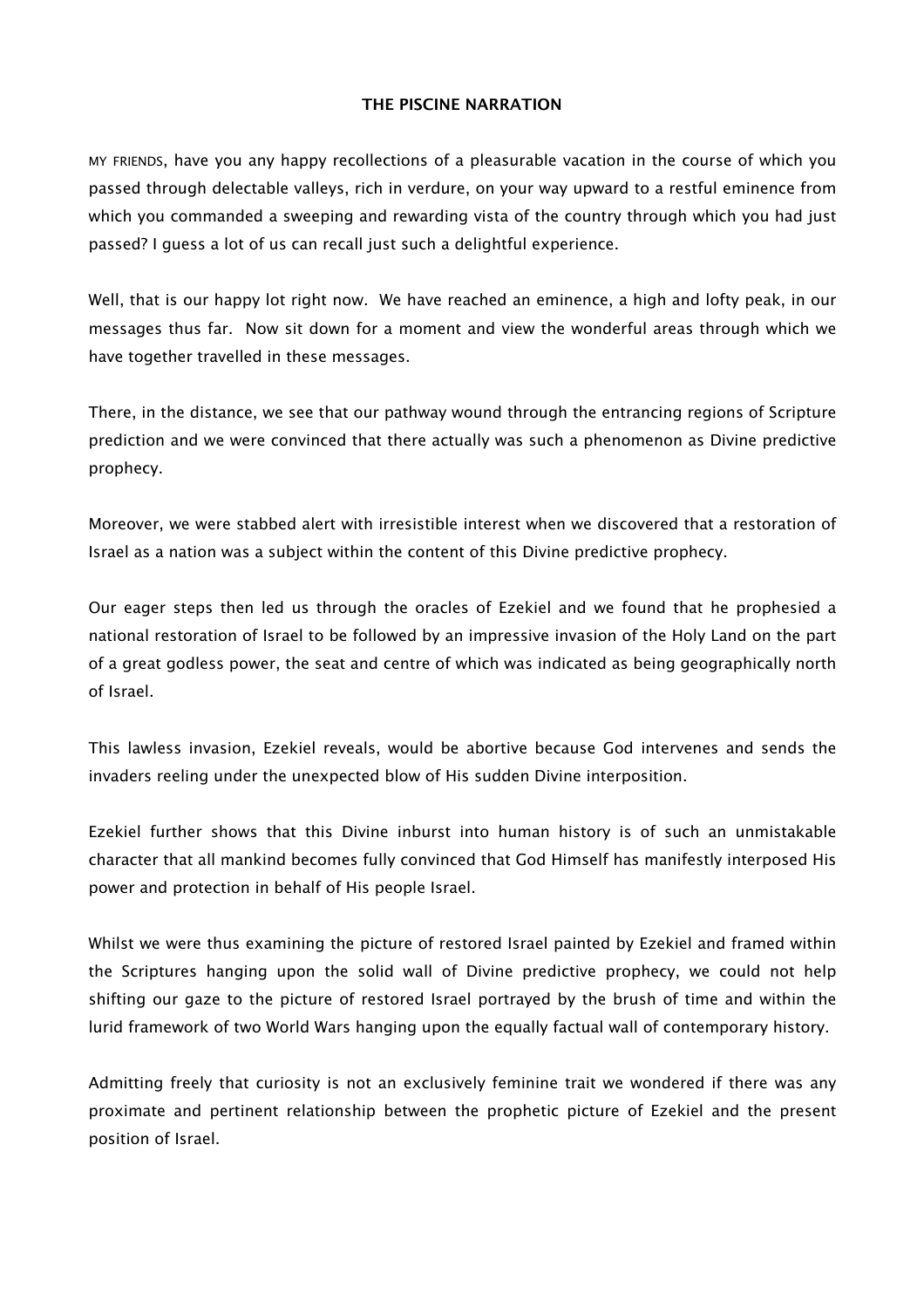This is a most enticing enquiry but we find ourselves roped off from dogmatism because, in describing the other national actors in the prophetic drama, Ezekiel calls them by names tied back to their early origins rather than by names linked on to their future actions.

However, since we seem to be quite justified in relating Ezekiel's prophecy to a time yet future, perhaps we are also justified in seeing if we can discover the identity of the nations mentioned by the prophet as they exist today.

This is, admittedly, a most alluring quest and we will not hesitate to descend from the pinnacle to which we climbed to view the backward panorama of our subject in order to penetrate into the speculative realms now before us and beckoning our exploration.

However, before we set off together in the enjoyment of these new regions, let us remind ourselves that they are new regions, distinct and distinctive regions.

Hitherto we have been moving in the sure and certain realms of Divine revelation. Now, however, we venture into the precarious province of human speculation where our foothold is less sure and our pathway certainly less defined.

I find I must be emphatic in drawing a clear line of positive distinction between the actual revelation of Holy Scripture and the accumulated results of human speculation.

Let me say with every emphasis that Holy Scripture is one thing and human speculation is quite another. Where express Scripture statement is concerned we dogmatize; where human speculation is concerned we merely deduce.

With regard to what I have said in preceding messages so far, in the degree that I have been faithful to the Scripture, I am justified in just that degree of dogmatism.

Now, however, in trying to ascertain the present nomenclature of the nations mentioned by Ezekiel, I venture out into unknown waters. That is why I call your attention to it; not dogmatism but deduction constitutes this particular section of my messages.

If my deductions should prove to be incorrect they are, after all, merely my deductions and I make no claim to infallibility.

Moreover, if I make incorrect inferences your quarrel will be with my inferences and not with the Scriptures.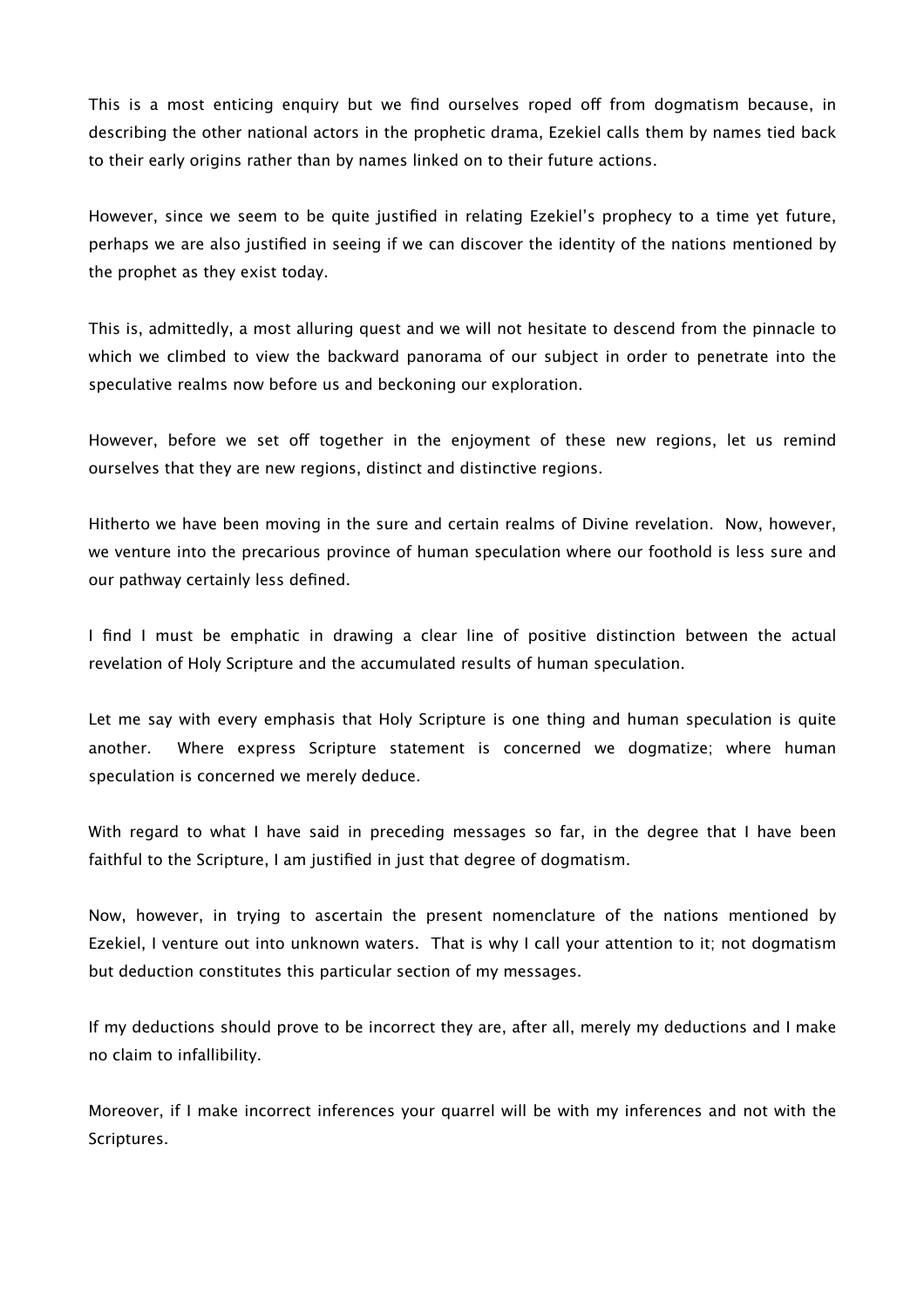Before we leave the sure ground of Biblical statement for the uncertain domains of human opinion, let me make reference to the tenth chapter of Genesis.

Ranke says of this section of Scripture:

"It is impossible to read this chapter without seeing that there is something here diferent from all other history, and that the national pride and separation which we see everywhere else has here been entirely subjugated by the religious idea that all the diferent tribes of the earth are related to one another by their common descent from Shem, Ham, and Japheth."

Yes indeed, we must remember that after the Great Deluge the whole human race descended from Noah and his three sons Shem, Ham, and Japheth; but this broad river of Gentile humanity had become so sullied with sin that God is about to tap off a select stream in Abraham and his descendants in order to carry on His loving redemptive purposes for all mankind.

Before turning to Israel, however, God appears to take a loving temporary farewell of all the Gentile nations of the earth, so He leaves in this tenth chapter of Genesis a Divine record of their origins and the chapter concludes with this statement:

# **"Now these are the families of the sons of Noah, after their generations, in their nations: and by these were the nations divided in the earth after the flood."**

My friends, if we cast our inquisitive fishing line into that pristine pool of Divine revelation we may haul in some interesting specimens because among the seventy diferent national fish swimming about in that ancient ethnic reservoir we observe not a few bearing names identical with the thirteen designations employed by Ezekiel! Let's cast our line and see what we can catch!

Ah! Here's our first ethnic ichthos! A big fish named Magog. Turn him over and let's have a look at him. In Genesis chapter ten, verse two, he appears as the second son of Japheth and Ezekiel uses the name as a country or people of which the gargantuan Gog is the leader.

Of Magog, Pliny says: "Hierapolis taken by the Scythians was afterwards called 'Magog.'"

The Scythians and tribes beyond the Caucasus Mountains were known to the Arabs as "Rus," and to the Greeks as "Ros." The region of ancient Scythia is today part of the Soviet Union! Our first fish seems to be branded with the hammer and sickle, doesn't it?

What of the Caucasus Mountains area into which this Japhetic fish ultimately swam? Well, your atlas will show you that the Caucasus Mountains stretch from the Caspian Sea to the Black Sea. I